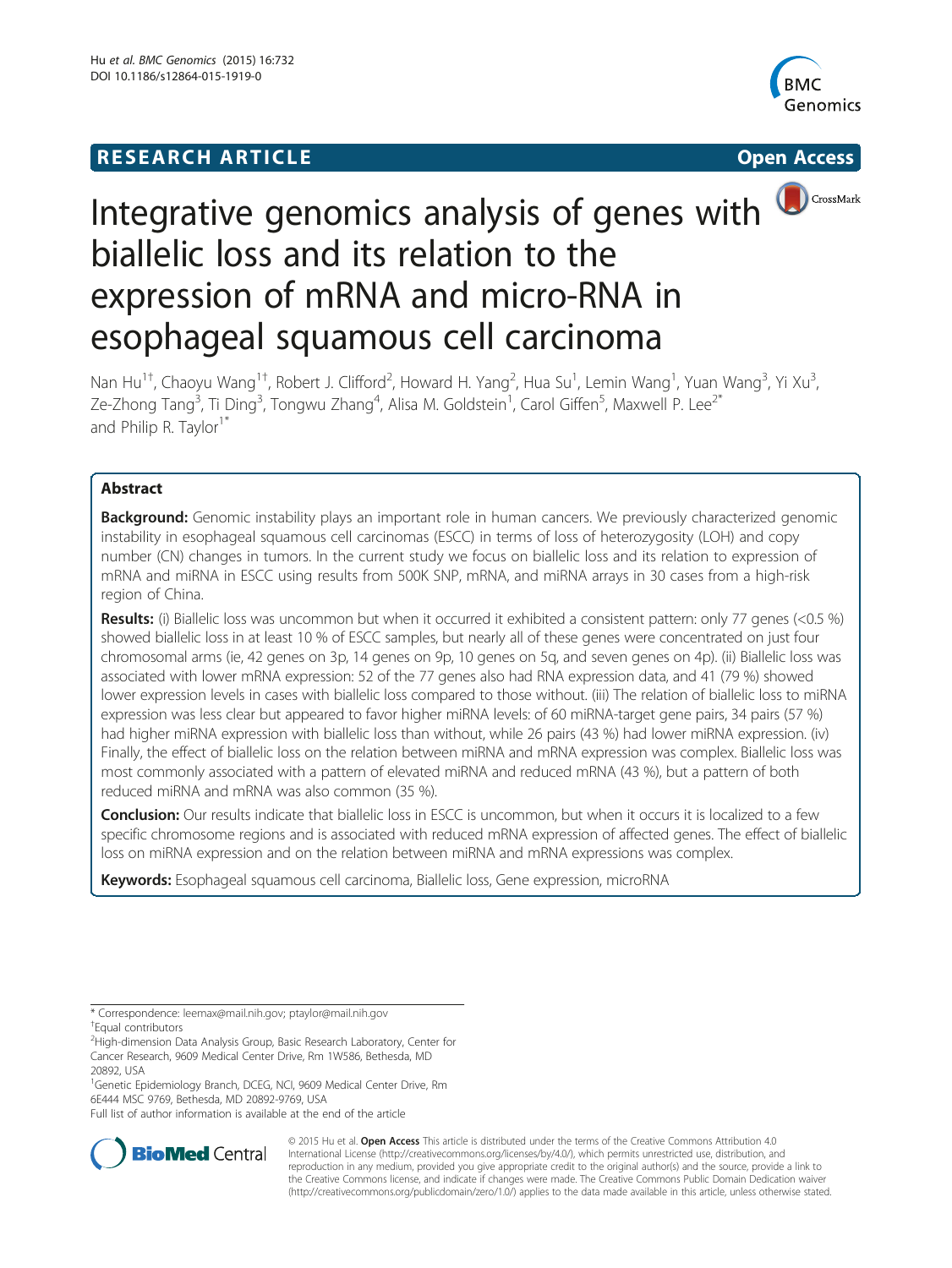#### <span id="page-1-0"></span>Background

Esophageal cancer is the eighth most common and the sixth most frequent fatal human cancer in the world [[1](#page-9-0)] and the fourth most common incident cancer in China [[2\]](#page-9-0). Shanxi Province, a region in north central China, has among the highest esophageal cancer rates in China and nearly all of these cases are esophageal squamous cell carcinoma (ESCC). ESCC is an aggressive tumor which is typically diagnosed only after the onset of symptoms when prognosis is very poor. The 19 % 5-year survival rate is fourth worst among all cancers in the USA [[3\]](#page-9-0). One promising strategy to reduce ESCC mortality is early detection. Further, a better understanding of the molecular mechanisms underlying esophageal carcinogenesis and its molecular pathology will facilitate the development of biomarkers for early detection.

Genomic instability is one of several mechanisms that can lead to gene dysregulation and has been thought to play an important role in the etiology of human cancers, including both histologic types of esophageal cancer, esophageal adenocarcinoma and ESCC [\[4, 5\]](#page-9-0). In previous studies using a variety of different methods we found that LOH was common in ESCCs from Shanxi Province in north central China. These studies identified over 20 common LOH regions, frequent copy number alterations (both gain and loss), as well as numerous copy number neutral regions, which suggests that this cancer is characterized by genomic instability [\[5, 6\]](#page-9-0). In addition, somatic mutations in several genes with critical roles in carcinogenesis (e.g., TP53, CDKN2A, and BRCA2) have been identified in ESCC patients with LOH in regions that include the genes [[7](#page-9-0)–[9](#page-9-0)], indicating that a wide variety of DNA alterations in numerous genes occur in the development of this tumor.

Gene expression microarray technology is an important tool for evaluating tumor heterogeneity and has been successfully applied to identify subsets of tumors (including within ESCC) with different clinical parameters such as survival, histological grade, invasive status, and response to therapy [\[10](#page-9-0)–[15\]](#page-9-0). In recent years, miRNAs have emerged as a major class of regulatory genes, and one class of miR-NAs, conserved miRNA, has targets which can now be predicted with confidence. It is thought that the role of miRNAs is to control expression of target genes. Thus, dysregulation of miRNA is expected in human diseases such as cancer, which are attributed to dysregulation of gene expression in tumor suppressors and oncogenes [[16](#page-9-0)–[18\]](#page-10-0). Further, dysregulation of some miRNAs has been related to patient survival in some cancers, including ESCC [\[19](#page-10-0), [20\]](#page-10-0). Biallelic loss is thought to play a critical role in tumor pathogenesis, especially because of its influence on expression of affected genes (mRNA) and related miRNA, however, these relations have not been well studied in ESCC. Since cancer is a complex disease, it is

increasingly important that analyses combine the evaluation of alterations in DNA and RNA, including those that occur in both mRNA and miRNA, in order to better understand their potential interactions in the development of cancers.

It has become clear that human genetic variation ranges from single nucleotide changes at the sequence level up to multi-megabase chromosomal aberrations. Of the molecular genetic changes that occur during the development of human cancer, alterations in SNPs are likely among the earliest or even the initial events that lead to genomic instability. While studying large changes (eg, big deletions, inversions, and translocations at the chromosomal level) in tumor cells is informative, knowledge of the more numerous small alterations that occur at the nucleotide sequence level are equally or more critical to our understanding of the detailed process of carcinogenesis, particularly at its earliest stages. For example, biallelic loss in genes may cause double strand breaks which result in widespread structural rearrangements of the genome. However, how alterations of DNA (i.e., biallelic loss) influence gene expression remains largely unknown, especial for SNPs that are not in coding regions.

In the present study, we performed global profiling of alterations in DNA as well as expression of mRNA and miRNA in tumors and their matched normal tissues from 30 ESCC cases. Using these profiles, we identified genes with biallelic loss and examined their mRNA expression and miRNA targets as an initial step in understanding relations among these small alterations in nucleic acids in ESCC.

#### **Methods**

#### Case selection

This study was approved by the Institutional Review Boards of the Shanxi Cancer Hospital and the US National Cancer Institute (NCI). Briefly, cases diagnosed with ESCC between 1998 and 2001 in the Shanxi Cancer Hospital in Taiyuan, Shanxi Province, PR China, and considered candidates for curative surgical resection were identified and recruited to participate in this study after obtaining written informed consent. None of the cases had prior therapy and Shanxi was the ancestral home for all. Cases ranged in age from 39 to 67 years (median 56 years) and were predominantly female (63 %). Clinically, most cases had Stage 2 (77 %) cancers and half had evidence of metastasis at diagnosis. The ESCC cases studied here were previously evaluated for LOH and copy number alterations using genome-wide arrays [\[5](#page-9-0), [6\]](#page-9-0).

#### Biological specimen collection and processing

Venous blood (10 ml) was taken from each case prior to surgery and germline DNA from whole blood was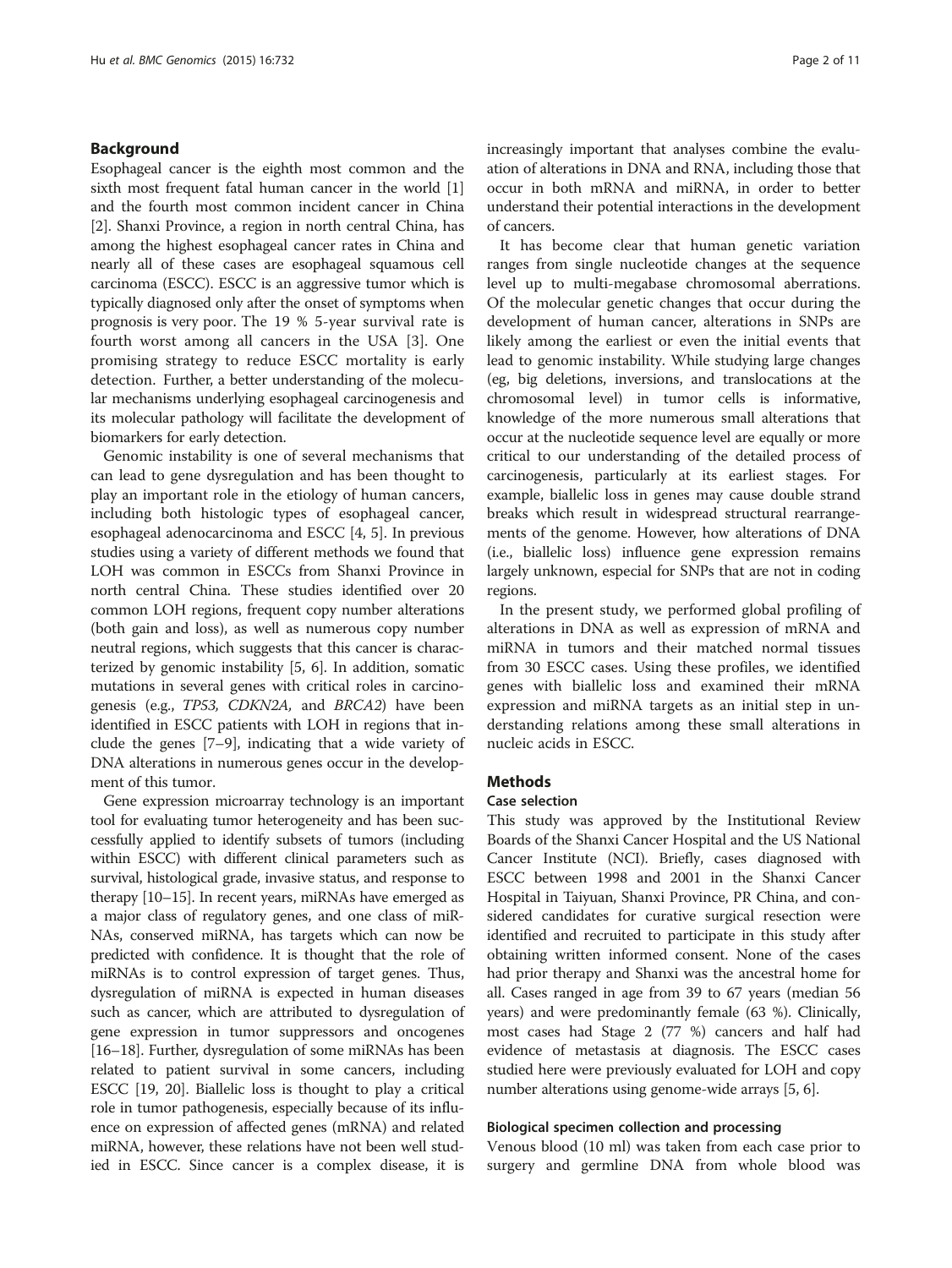extracted and purified using the standard phenol/chloroform method. Tumor and adjacent normal tissues were dissected at the time of surgery and stored in liquid nitrogen until used. DNA was extracted from micro-dissected tumor as previously described [[5](#page-9-0)] using the protocol from the Puregene DNA Purification Tissue Kit (Gentra Systems, Inc., Minneapolis, MN).

RNA was extracted from 17 of the micro-dissected tumors and their matched normal tissue pairs as described previously using the protocol from the PureLink Microto-Midi Total RNA Purification System (Catalog number 12183–018, Invitrogen, Carlsbad, CA) [[5\]](#page-9-0); total RNA from 13 cases was isolated by using the Allprep kit (Qiagen) per the manufacturer's instructions. RNA quality and quantity were determined using the RNA 6000 Labchip/Agilent 2100 Bioanalyzer (Agilent Technologies, Germantown, MD).

# Target preparation for GeneChip human mapping 500K array set

The Affymetrix GeneChip Human Mapping 500K array set was previously performed in these patients (6, 7). The set array contains  $\sim$  262,000 (Nsp I array) and  $\sim$  238,000 (Sty I array) SNPs (mean probe spacing = 5.8Kb, mean heterozygosity = 27 %). A detailed gene chip protocol can be found at [http://www.affymetrix.com/support/](http://www.affymetrix.com/support/downloads/manuals/500k_assay_manual.pdf) [downloads/manuals/500k\\_assay\\_manual.pdf.](http://www.affymetrix.com/support/downloads/manuals/500k_assay_manual.pdf)

Experiments were conducted according to the protocol (GeneChip Mapping Assay manual) supplied by Affymetrix, Inc. (Santa Clara, CA). Genotype calls were generated by GTYPE v 4.0 software (Affymetrix). Paired germ-line and tumor DNA from each case were run together in parallel in the same experiment (ie, same batch, same day). The GEO accession number for these SNP array data is GSE15526.

# Probe preparation and hybridization for Human Genome U133A 2.0 array

The Affymetrix Human Genome U133A 2.0 array is a single array used to interrogate expression of 14,500 well-characterized human genes. Array experiments were performed using 1-5ug total RNA for each array as described previously [\[10](#page-9-0)]. We followed the protocol provided by the manufacturer to carry out reverse transcription, labeling, and hybridization. [\(http://www.affymetrix.com/sup](http://www.affymetrix.com/support/technical/manual/expression_manual.affx)[port/technical/manual/expression\\_manual.affx\)](http://www.affymetrix.com/support/technical/manual/expression_manual.affx). RNA from paired tumor and normal esophageal tissues were run together in parallel in the same experiment. The GEO accession number for these expression array data is GSE38129.

# ABI miRNA expression array by RT-PCR

The TaqMan® Low Density Array was used to determine microRNA expression in this study, which employed the 9700HT fast real-time PCR system from ABI. Comprehensive coverage of Sanger miRBase v14 was enabled via a two-card set of TaqMan® Array MicroRNA Cards (Cards A and B) for a total of 754 assays specific to 664 unique human miRNAs. In addition, each card contains one selected endogenous control assay (MammU6; printed four times), five human endogenous controls (RNU 6B, 24, 43, 44, 48) that are the most highly abundant and stably expressed across all tissues, and one negative control assay (ath-miR159a). Card A focused on more highly characterized miRNAs, while Card B contained more recently discovered miRNAs along with the miR\* sequences.

RNA from paired tumor and normal esophageal tissues were run together in parallel in the same experiment. The protocol followed the manufacturer's manual at [http://](http://www3.appliedbiosystems.com/cms/groups/mcb_support/documents/generaldocuments/cms_042167.pdf) [www3.appliedbiosystems.com/cms/groups/mcb\\_support/doc](http://www3.appliedbiosystems.com/cms/groups/mcb_support/documents/generaldocuments/cms_042167.pdf)[uments/generaldocuments/cms\\_042167.pdf.](http://www3.appliedbiosystems.com/cms/groups/mcb_support/documents/generaldocuments/cms_042167.pdf) Briefly, three uL of total RNA (350-1000ng) was added to 4.50uL of RT reaction mix, which consisted of 10x Megaplex RT Primers, 100mM dNTPs with dTTP, 50U/uL MultiScribe Reverse Transcriptase, 10x RT buffer, 25mM MgCl<sup>2</sup>, 20U/uL RNase Inhibitor, and nuclease-free  $H_2O$ . The samples were run on a thermal cycler using the following conditions: 40 cycles of 16 °C for two min, 42 °C for one min, and 50 °C for one sec. All reactions were completed with a final incubation of 85 °C for five min. Six uL of cDNA generated from the thermal cycler was mixed with 450uL of 2x TaqMan Universal PCR Master Mix with no AmpErase UNG, and  $444$ uL of nuclease-free H<sub>2</sub>O. 100uL of the reaction mix was added to each of eight fill ports on the TaqMan MicroRNA Array. The filled Array was centrifuged twice at 1200 rpm for one min, and then sealed with the eight fill ports removed. The array was run on the 7900HT RT-PCR System with SDS software. The comparative CT method was used to determine the expression levels of mature miRNAs. The GEO accession number for these miRNA data is GSE66274.

# GeneChip 500K array data analysis

Probe intensity data from Affymetrix 500K SNP arrays were used to identify DNA alterations in the present study. To avoid gender-related issues, SNPs mapped to either the X or Y chromosome were excluded. Affymetrix SNP array data were first normalized using the gtypeprobe set-genotype package included in Affymetrix Power Tools version 1.85. Each tumor sample was individually normalized via the BRLMM algorithm along with 99 blood samples. These blood samples were obtained from the 30 ESCC cases evaluated in the present study plus 69 healthy controls (age-, sex-, and region-matched to the cases) who were all part of a larger case–control study of upper gastrointestinal (UGI) cancers conducted in Shanxi Province [\[21](#page-10-0)]. Biallelic loss, including loss of both alleles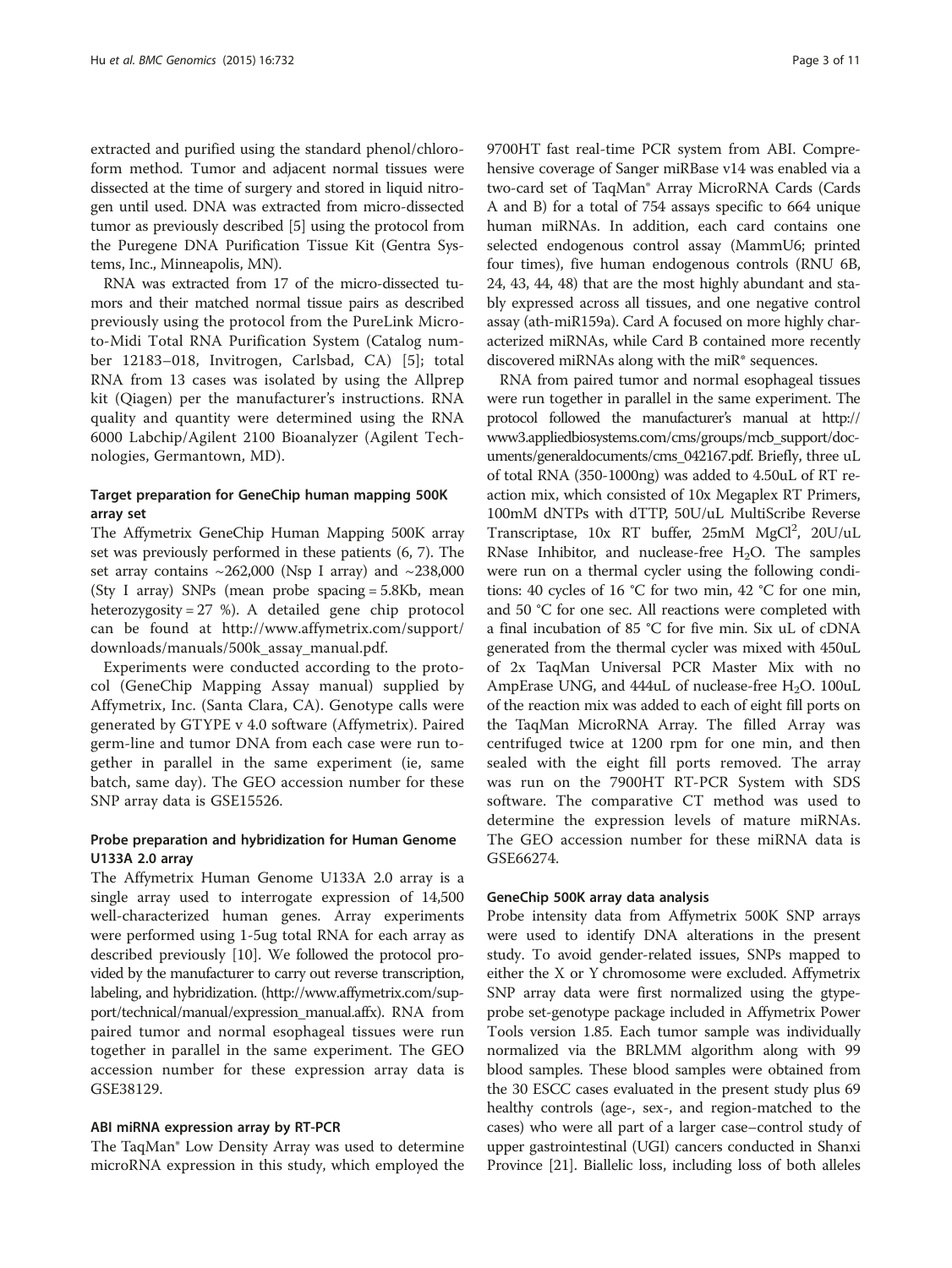in heterozygotes as well as homozygous deletions, was determined based on comparison of matched tumor versus germline DNA. Several criteria were used to determine biallelic loss as follows: 1) a SNP with biallelic loss must have (a) a "No Call" genotype call in the tumor sample; (b) a high quality genotype call in the normal sample; and (c) reduced copy number (CN0 or CN1); 2) analysis was limited to SNPs in genes (exons and introns only); and 3) analysis was limited to SNPs that fulfilled elements from criterion #1 (a) to (c) in at least 10 % of the 30 ESCC cases studied. Analyses of LOH and CN were described previously [\[5](#page-9-0), [6](#page-9-0)].

# Human genome U133A 2.0 array data analysis and relation between biallelic loss and mRNA expression

For all of the Affymetrix U133 array data, raw data sets (CEL files on all samples) after scanning were normalized using RMA as implemented in Bioconductor in R ([http://](http://www.bioconductor.org/) [www.bioconductor.org\)](http://www.bioconductor.org/), including background correction and normalization across all samples. For each sample, log2 fold changes in gene expression were calculated by subtracting the adjacent normal RMA value from the corresponding tumor RMA value.

To assess the influence of biallelic loss on expression, we performed the following steps: (i) First, genes assayed by the U133A microarray were mapped onto each biallelic loss segment of each sample. Map locations of genes were taken from the Affymetrix version na29 microarray annotation file. (ii) We then performed two-sided unpaired Wilcoxon rank sum tests comparing the log2 fold changes for a probe set in biallelic loss positive and negative samples. A  $P$ -value <0.05 was considered significant. (iii) Finally, SNPs on the 500K microarray were mapped to the reference sequence for each expression probe set. Average fold changes were used to relate mRNA expression to DNA biallelic loss.

#### ABI miRNA expression array analysis

RQ Manager integrated in software from ABI was used to normalize the entire signal generated. Expression level (as fold change) was calculated when both tumor and normal samples had signals in the assays using DataAssist software v2.0 (Life Technologies, [http://www.lifetechnolo](http://www.lifetechnologies.com/about-life-technologies.html)[gies.com/about-life-technologies.html](http://www.lifetechnologies.com/about-life-technologies.html)). Signals for miRNA that showed either in tumor only or normal only were dropped from analysis. Fold change was calculated using the 2<sup>-ΔΔCT</sup> method. In the present study, the data are presented as fold change in the target gene expression in tumors normalized to the internal control gene (MammU6) and relative to the normal tissue control (matched normal as calibrator). Results of the real-time PCR data are represented as  $C_T$  values, with  $C_T$  defined as the threshold cycle number of PCRs at which amplified product was first detected. The average  $C_T$  was calculated for both the target

gene and MammU6 and the  $\Delta C_T$  was determined as (the mean of up to three  $C_T$  values for the target gene) minus (the mean of the  $C_T$  values for U6). The  $\Delta \Delta C_T$  represented the difference between the paired tissue samples, as calculated by the formula  $\Delta \Delta C_T = (\Delta C_T)$  of tumor -  $\Delta C_T$  of normal). The N-fold differential expression in the target gene of a tumor sample compared to its normal sample counterpart was expressed as 2 -ΔΔCT. For each case, the frequency of dysregulated miRNAs was calculated as the number of dysregulated miRNAs divided by the total number of miRNAs that showed signals in both tumor and normal. The criteria used to call an miRNA dysregulated were fold changes  $\geq 2$ or  $\leq 0.5$ .

We used TargetScan [\(http://www.targetscan.org/](http://www.targetscan.org/)) (Whitehead Institute for Biomedical Research, Cambridge, MA, USA) and Sanger miRBase [\(http://www.mirbase.org/](http://www.mirbase.org/)) to identify conserved miRNAs in the 3′ UTR for affected genes, which are thought to be preferentially conserved.

We used median fold change for both miRNA and mRNA in our analysis of the relation between expressions of miRNA and genes. Correlations and p-values between selected variables were performed using Spearman rank correlations and Wilcoxon rank tests.

# Results

A flow diagram detailing the various laboratory analyses performed in the study can be found in Additional file [1](#page-9-0): Figure S1.

#### Genes with frequent biallelic loss

The overall average genotype call rate was 95 % in the present study for the 60 chips evaluated: average call rates for the 250K Nsp chip were 95 % for both germline DNA (range 93–98 %) and tumor DNA (range 91–97 %), and average call rates for the 250K Sty chip were 96 % (range 90–98 %) for germline DNA and 95 % (range 92–97 %) for tumor DNA.

We identified 702 SNPs that showed frequent biallelic loss, that is, in at least 10 % (at least three cases) of ESCC tumors (see "[Methods](#page-1-0)" section). Those 702 SNPs mapped to 77 genes and represent 9.4 % of the total of 7484 SNPs in those genes on our SNP array. Nearly all of the 77 genes represented by these SNPs were concentrated on just four chromosomal arms (ie, 42 genes on 3p, 14 on 9p, 10 on 5q, and 7 on 4p). Table [1](#page-4-0) summarizes biallelic loss frequencies for each of the 77 genes, including the number of cases with biallelic loss, the number of SNPs with biallelic loss in at least three cases, the number of SNPs mapped within the gene and present on the SNP array, and the fraction of the SNPs with biallelic loss among all the SNPs in the gene. Some of the genes shown in Table [1](#page-4-0) are known cancerassociated genes (ie, FOXP1, CSMD1, CDKN2A/2B,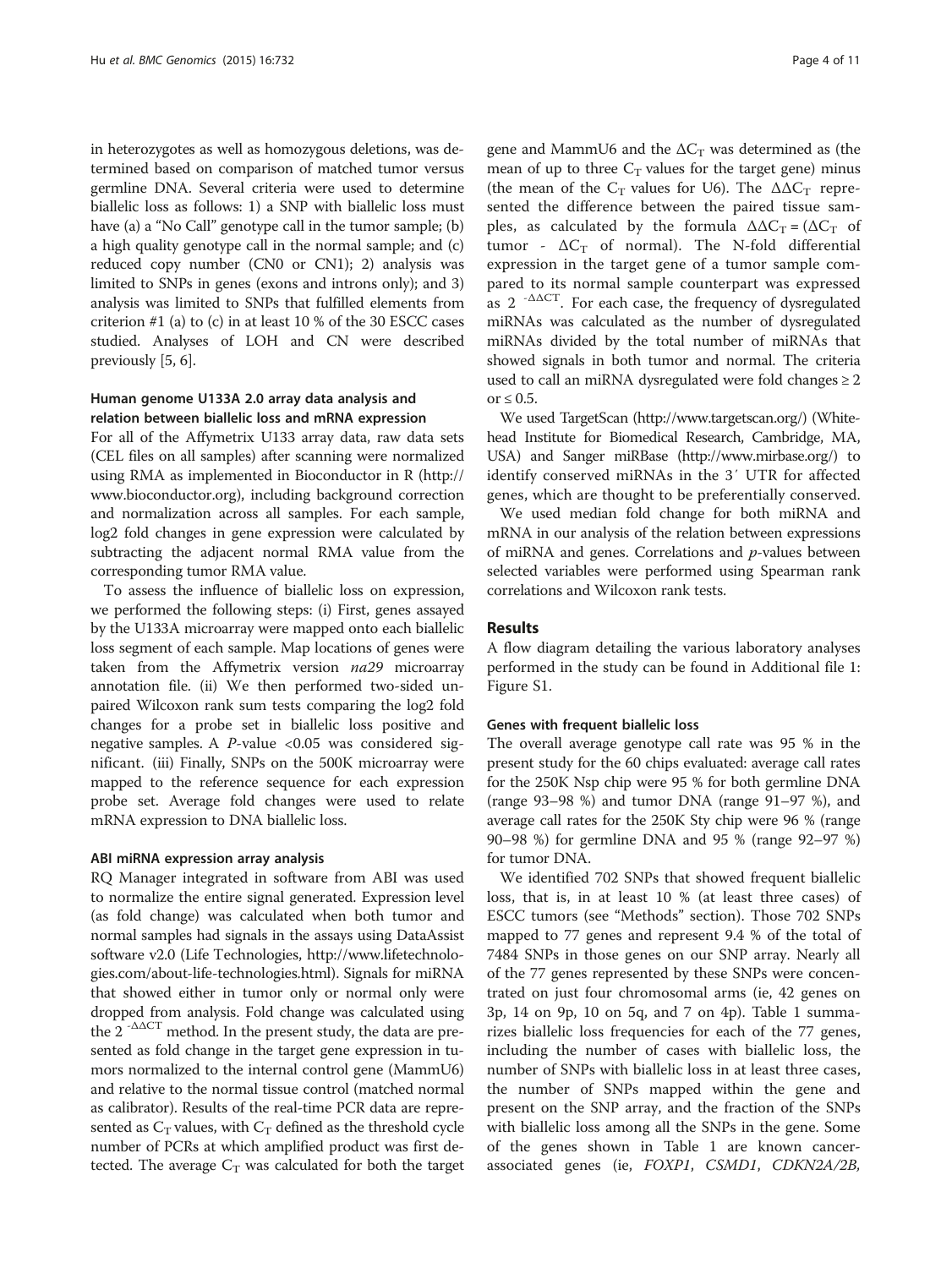| Gene<br>no.    | Gene<br>name      | Cytoband         | No. cases with biallelic<br>loss | No. SNPs with biallelic<br>loss <sup>2</sup> | No. SNPs in<br>gene | Fraction of SNPs in gene with biallelic<br>loss |
|----------------|-------------------|------------------|----------------------------------|----------------------------------------------|---------------------|-------------------------------------------------|
| on 2q          |                   |                  |                                  |                                              |                     |                                                 |
| 1              | SPAG16            | 2q34             | 8                                | 7                                            | 164                 | 0.04                                            |
| on 3p          |                   |                  |                                  |                                              |                     |                                                 |
| $\overline{2}$ | CADM2             | 3p12.1           | 9                                | 6                                            | 44                  | 0.14                                            |
| 3              | CNTN3             | 3p12.3           | 11                               | 9                                            | 56                  | 0.16                                            |
| 4              | ROBO1             | 3p12.3           | 9                                | 6                                            | 60                  | 0.10                                            |
| 5              | ROBO <sub>2</sub> | 3p12.3           | 11                               | 18                                           | 93                  | 0.19                                            |
| 6              | EIF4E3            | 3p13             | 9                                | 6                                            | 16                  | 0.38                                            |
| 7              | ADAMTS9           | 3p14.1           | 10                               | 10                                           | 52                  | 0.19                                            |
| 8              | <b>FAM19A1</b>    | 3p14.1           | 11                               | 15                                           | 128                 | 0.12                                            |
| 9              | FOXP1             | 3p14.1           | 12                               | 10                                           | 104                 | 0.10                                            |
| 10             | MAG11             | 3p14.1           | 10                               | 12                                           | 192                 | 0.06                                            |
| 11             | <b>PRICKLE2</b>   | 3p14.1           | 9                                | $\overline{7}$                               | 56                  | 0.13                                            |
| 12             | SUCLG2            | 3p14.1           | 10                               | 13                                           | 66                  | 0.20                                            |
| 13             | CADPS             | 3p14.2           | 10                               | 11                                           | 137                 | 0.08                                            |
| 14             | <b>FHIT</b>       | 3p14.2           | 12                               | 31                                           | 345                 | 0.09                                            |
| 15             | PTPRG             | 3p14.2           | 10                               | 28                                           | 199                 | 0.14                                            |
| 16             | CACNA2D3          | 3p14.2-<br>p21.1 | 11                               | 22                                           | 246                 | 0.09                                            |
| 17             | ERC2              | 3p14.3           | 9                                | 8                                            | 211                 | 0.04                                            |
| 18             | PBRM1             | 3p21.1           | 7                                | 8                                            | 19                  | 0.42                                            |
| 19             | CACNA2D2          | 3p21.31          | 10                               | 9                                            | 17                  | 0.53                                            |
| 20             | DOCK3             | 3p21.31          | $\overline{7}$                   | 8                                            | 57                  | 0.14                                            |
| 21             | <b>MYRIP</b>      | 3p22.1           | 9                                | 8                                            | 66                  | 0.12                                            |
| 22             | TRAK1             | 3p22.1           | 9                                | 9                                            | 39                  | 0.23                                            |
| 23             | DLEC1             | 3p22.2           | 10                               | 5                                            | 12                  | 0.42                                            |
| 24             | ITGA9             | 3p22.2           | 11                               | 14                                           | 101                 | 0.14                                            |
| 25             | SLC22A14          | 3p22.2           | 8                                | 7                                            | 11                  | 0.64                                            |
| 26             | GPD1L             | 3p22.3           | 9                                | 5                                            | 14                  | 0.36                                            |
| 27             | OSBPL10           | 3p23             | 9                                | 6                                            | 63                  | 0.10                                            |
| 28             | LRRC3B            | 3p24.1           | $\overline{7}$                   | 5                                            | 12                  | 0.42                                            |
| 29             | RBMS3             | 3p24.1           | 12                               | 10                                           | 166                 | 0.06                                            |
| 30             | RARB              | 3p24.2           | 8                                | 5                                            | 42                  | 0.12                                            |
| 31             | THRB              | 3p24.2           | 9                                | 9                                            | 84                  | 0.11                                            |
| 32             | RFTN1             | 3p24.3           | 11                               | 13                                           | 54                  | 0.24                                            |
| 33             | UBE2E2            | 3p24.3           | 10                               | 9                                            | 55                  | 0.16                                            |
| 34             | ZNF385D           | 3p24.3           | 12                               | 21                                           | 108                 | 0.19                                            |
| 35             | SLC6A6            | 3p25.1           | $\,8$                            | 5                                            | 14                  | 0.36                                            |
| 36             | ATP2B2            | 3p25.3           | 9                                | 10                                           | 108                 | 0.09                                            |
| 37             | SRGAP3            | 3p25.3           | 9                                | 12                                           | 97                  | 0.12                                            |
| 38             | GRM7              | 3p26.1           | 11                               | 38                                           | 276                 | 0.14                                            |
| 39             | LMCD1             | 3p26.1           | 9                                | 5                                            | 36                  | 0.14                                            |
| 40             | <b>ITPR1</b>      | 3p26.2           | 11                               | 16                                           | 121                 | 0.13                                            |
| 41             | CHLI              | 3p26.3           | $\overline{7}$                   | 6                                            | 78                  | 0.08                                            |

<span id="page-4-0"></span>Table 1 Description of genes with frequent biallelic loss in ESCC<sup>1</sup>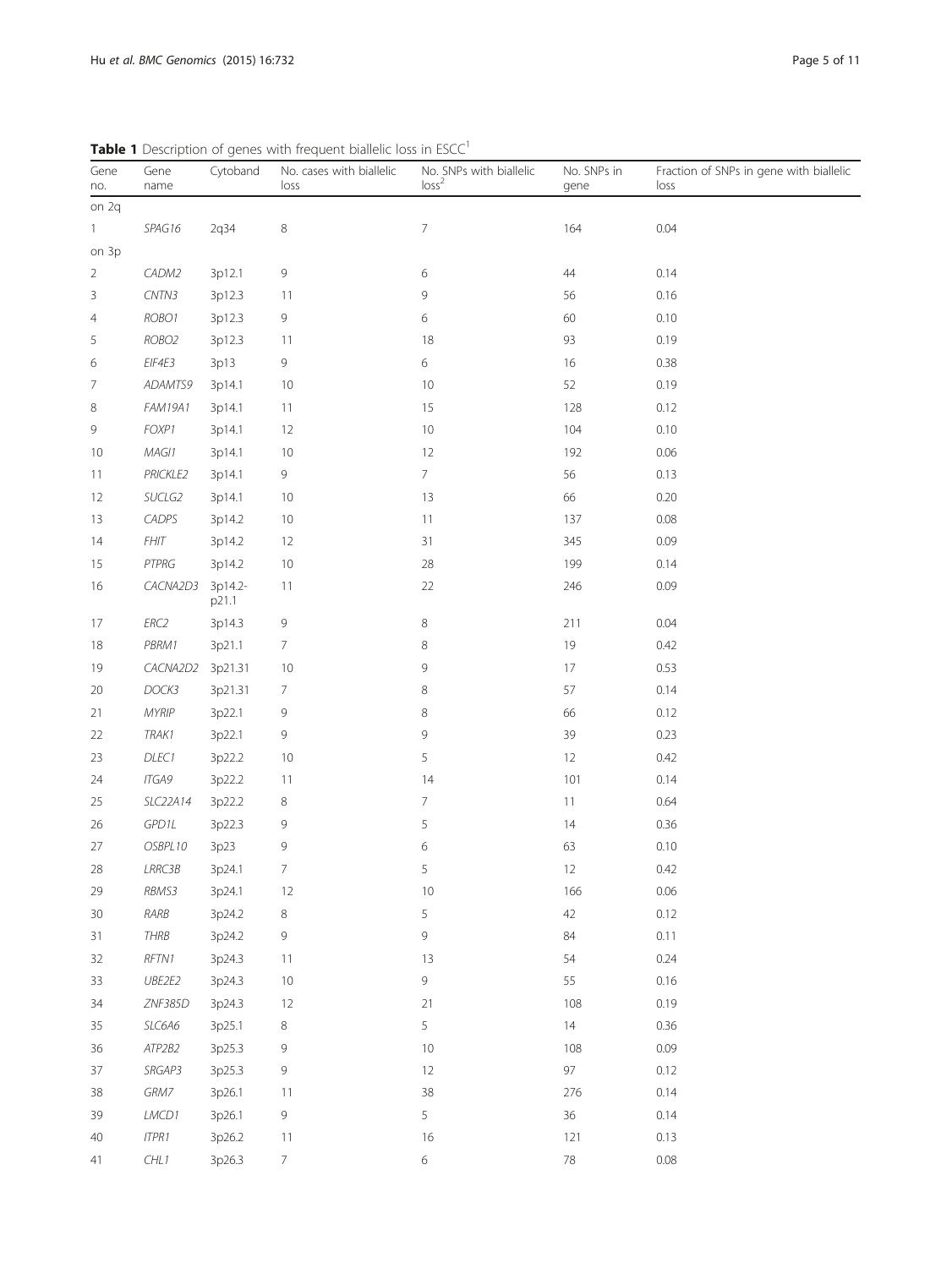| 42         | CNTN4         | 3p26.3           | 10               | 11             | 163    | 0.07 |
|------------|---------------|------------------|------------------|----------------|--------|------|
| 43         | CNTN6         | 3p26.3           | $\,8\,$          | $\,$ 6 $\,$    | 111    | 0.05 |
| on 4p & 4q |               |                  |                  |                |        |      |
| $44$       | PCDH7         | 4p15.1           | 11               | $\,$ 6 $\,$    | 58     | 0.10 |
| 45         | KCNIP4        | 4p15.31          | 10               | 22             | 338    | 0.07 |
| 46         | LDB2          | 4p15.32          | $\overline{7}$   | 5              | 103    | 0.05 |
| $47\,$     | $EVC$         | 4p16.1           | 8                | 5              | 41     | 0.12 |
| 48         | $EVC2$        | 4p16.1           | 6                | $\sqrt{5}$     | $45\,$ | 0.12 |
| 49         | SORCS2        | 4p16.1           | $\,$ 6 $\,$      | 5              | 115    | 0.04 |
| 50         | $W\!D\!RI$    | 4p16.1           | $\overline{7}$   | 5              | 12     | 0.42 |
| 51         | FSTL5         | 4q32.2           | 11               | 10             | 126    | 0.08 |
| 52         | GALNT17       | 4q34.1           | $\boldsymbol{7}$ | $\,$ 6 $\,$    | 187    | 0.03 |
| on 5q      |               |                  |                  |                |        |      |
| 53         | RGS7BP        | 5q12.3           | $\,8\,$          | 5              | 37     | 0.14 |
| 54         | IQGAP2        | 5q13.3           | $\,8\,$          | $\,8\,$        | 87     | 0.09 |
| 55         | SV2C          | 5q13.3           | 7                | 5              | 67     | 0.07 |
| 56         | GPR98         | 5q14.3           | 5                | 6              | 95     | 0.06 |
| 57         | MCTP1         | 5q15             | 6                | 5              | 98     | 0.05 |
| 58         | PPP2R2B       | 5q32             | $\boldsymbol{7}$ | $\,8\,$        | 114    | 0.07 |
| 59         | CYFIP2        | 5q33.3           | $\overline{7}$   | 6              | 41     | 0.15 |
| 60         | DOCK2         | 5q35.1           | $\,$ 6 $\,$      | 6              | 166    | 0.04 |
| 61         | SLIT3         | 5q35.1           | $\overline{7}$   | 5              | 221    | 0.02 |
| 62         | COL23A1       | 5q35.3           | 9                | $\,8\,$        | 68     | 0.12 |
| on 8p      |               |                  |                  |                |        |      |
| 63         | CSMD1         | 8p23.2           | $\overline{7}$   | $\overline{4}$ | 153    | 0.03 |
| on 9p      |               |                  |                  |                |        |      |
| 64         | LNGCO2        | 9p21.1           | $\,9$            | 6              | 140    | 0.04 |
| 65         | CDKN2A/<br>2B | 9p21.1           | $\,8\,$          | 3              | 6      | 0.50 |
| 66         | KIAA1797      | 9p21.3           | 5                | 5              | 57     | 0.09 |
| 67         | MTAP          | 9p21.3           | 8                | $\overline{4}$ | 17     | 0.24 |
| 68         | ADAMTSL1      | 9p22.1           | 9                | $\overline{7}$ | 108    | 0.06 |
| 69         | C9orf138      | 9p22.1           | $\overline{7}$   | 5              | 37     | 0.14 |
| 70         | BNC2          | 9p22.2-<br>p22.3 | 8                | $\overline{7}$ | 99     | 0.07 |
| 71         | JMJD2C        | 9p24.1           | $\,9$            | $\,$ 6 $\,$    | 151    | 0.04 |
| 72         | PTPRD         | 9p24.1           | 9                | 17             | 199    | 0.09 |
| 73         | UHRF2         | 9P24.1           | 5                | 6              | 19     | 0.32 |
| 74         | GLIS3         | 9p24.2           | 7                | 5              | 155    | 0.03 |
| 75         | ANKRD15       | 9P24.3           | 6                | 7              | 103    | 0.07 |
| 76         | DOCK8         | 9p24.3           | 7                | 5              | 65     | 0.08 |
| $77\,$     | SMARCA2       | 9p24.3           | 6                | 5              | 63     | 0.08 |

Table 1 Description of genes with frequent biallelic loss in ESCC<sup>1</sup> (Continued)

<sup>1</sup>Genes listed in order by chromosome location

<sup>2</sup>No. SNPs with biallelic loss in 3 or more cases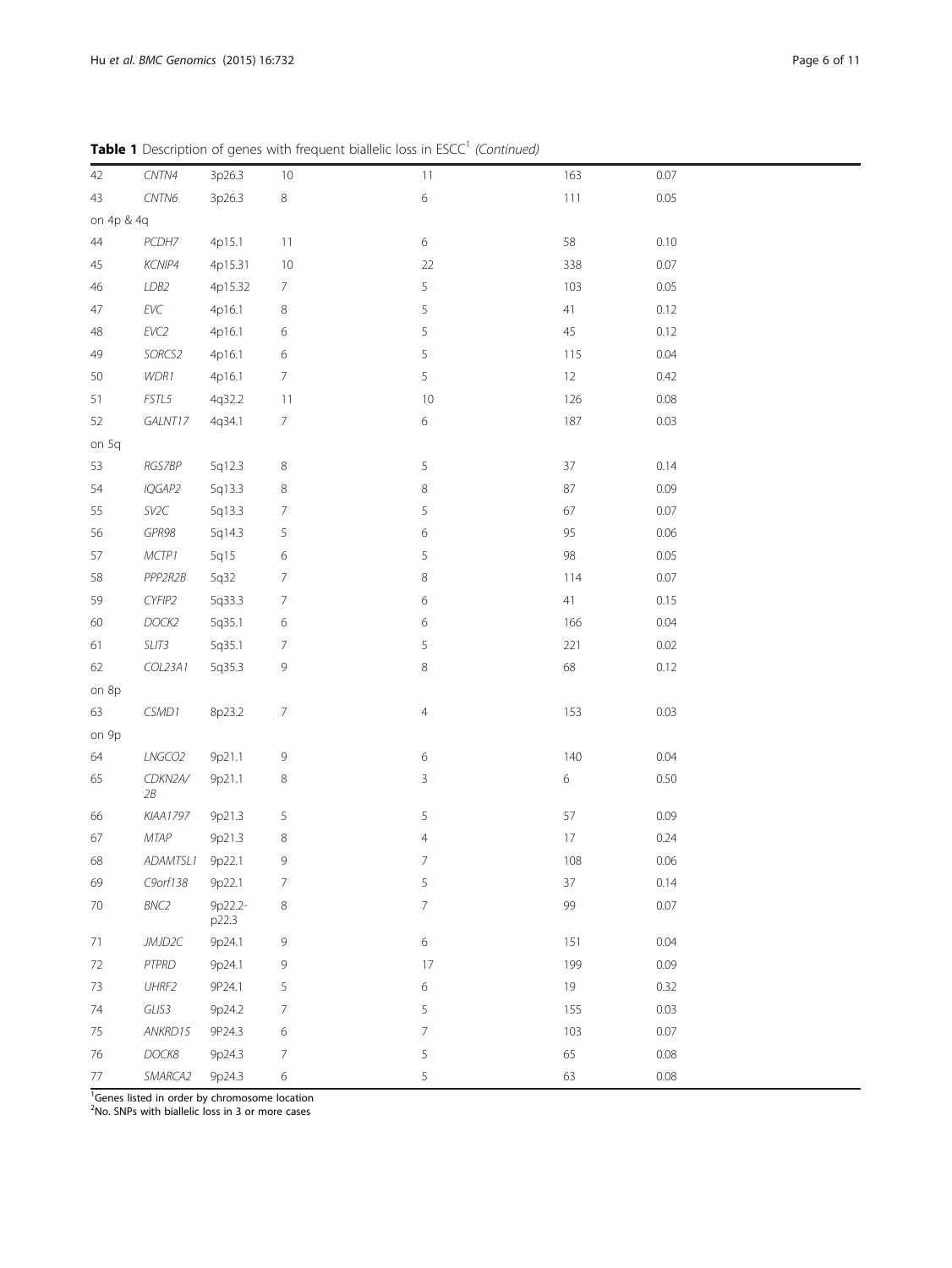<span id="page-6-0"></span>FHIT, DLEC1, and RARB). Genes affected by biallelic loss were relatively rare (77 genes with biallelic loss divided by an estimated 22,775 genes represented on the Affymetrix array equals approximately 0.0034 or 0.34 %), and far less common than LOH or copy number alterations in ESCC. However, such alterations could be more severe and consequently might have greater impact on tumorigenesis.

We also examined our ESCC cases by the frequency of biallelic loss frequency among the 7484 SNPs in the 77 genes with biallelic loss (Table 2). Fourteen cases had at least 100 SNPs with biallelic loss and were termed "higher biallelic loss cases", whereas the

remaining 16 cases had fewer than 100 SNPs with biallelic loss and were called "lower biallelic loss cases." Table 2 summarizes DNA changes (biallelic loss, LOH, and DNA copy number alterations) among the 7848 SNPs in the 77 genes with biallelic loss for each of the 30 ESCC cases. The number of SNPs affected by LOH and copy number alterations varied widely among cases. The number of SNPs with biallelic loss was highly correlated with both the number of SNPs with LOH  $(r = 0.92, p = 4.41E-13)$  and the number of SNPs with copy number loss  $(r = 0.97, p = 3.94E-19)$ , but was not significantly correlated with either the number of SNPs with copy number gain  $(r = 0.21, p = 0.26)$  or the

Table 2 Description of DNA alterations in SNPs found in genes with frequent biallelic loss among ESCC cases<sup>1</sup>

|                | Row no. Case no. |                     |                     |                |                     | No. SNPs with biallelic loss No. SNPs with LOH No. SNPs with CN loss No. SNPs with CN gain No. SNPs with CN neutral LOH |
|----------------|------------------|---------------------|---------------------|----------------|---------------------|-------------------------------------------------------------------------------------------------------------------------|
| $\mathbf{1}$   | E24              | 1304                | 479                 | 5173           | $\circ$             | $\mathsf{Q}$                                                                                                            |
| $\overline{2}$ | E4               | 1251                | 193                 | 3686           | $\mathbf 0$         | 166                                                                                                                     |
| 3              | E30              | 1082                | 799                 | 4449           | $\mathsf O$         | $15\,$                                                                                                                  |
| 4              | E27              | 895                 | 436                 | 3858           | $\mathsf{O}\xspace$ | 114                                                                                                                     |
| 5              | E14              | 796                 | 338                 | 3845           | $\mathsf{O}\xspace$ | 266                                                                                                                     |
| 6              | E26              | 769                 | 928                 | 4115           | $\mathbf 0$         | 310                                                                                                                     |
| 7              | E6               | 762                 | 114                 | 2244           | 107                 | 173                                                                                                                     |
| 8              | E23              | 720                 | 583                 | 3870           | $\mathsf{O}\xspace$ | 21                                                                                                                      |
| 9              | E29              | 707                 | 185                 | 3384           | 191                 | 164                                                                                                                     |
| 10             | E22              | 657                 | 661                 | 2722           | 133                 | 217                                                                                                                     |
| 11             | E17              | 435                 | 272                 | 2735           | 428                 | 340                                                                                                                     |
| 12             | E10              | 283                 | 60                  | 1474           | 746                 | 41                                                                                                                      |
| 13             | E13              | 213                 | $71\,$              | 1411           | 824                 | 202                                                                                                                     |
| 14             | E8               | 170                 | $44$                | 1341           | 118                 | $\overline{0}$                                                                                                          |
| 15             | E18              | 91                  | 8                   | 1089           | 282                 | 137                                                                                                                     |
| 16             | E1               | 90                  | 69                  | 383            | $\mathsf{O}\xspace$ | 956                                                                                                                     |
| 17             | E11              | $70\,$              | 126                 | 343            | $\mathbf 0$         | 1193                                                                                                                    |
| 18             | E28              | 53                  | 9                   | 1063           | $\mathbb O$         | 31                                                                                                                      |
| 19             | E25              | 47                  | 4                   | 370            | 111                 | 426                                                                                                                     |
| 20             | E9               | 29                  | 1                   | 538            | 67                  | 29                                                                                                                      |
| 21             | E16              | 29                  | $\mathbf 0$         | 164            | $\mathsf{O}\xspace$ | 64                                                                                                                      |
| 22             | E <sub>2</sub>   | 21                  | $\mathbf 0$         | 245            | $\mathbf 0$         | 81                                                                                                                      |
| 23             | E7               | 17                  | 1                   | 108            | $\mathsf{O}$        | 95                                                                                                                      |
| 24             | E21              | 6                   | $\mathbf{1}$        | $16\,$         | $\mathsf O$         | 673                                                                                                                     |
| 25             | E3               | $\mathbf{1}$        | $\circ$             | $26\,$         | $\mathsf{O}\xspace$ | 72                                                                                                                      |
| 26             | E5               | $\mathsf{O}\xspace$ | $\mathsf{O}\xspace$ | $\mathbb O$    | $\mathbf 0$         | 45                                                                                                                      |
| 27             | E12              | 0                   | $\mathbf 0$         | 18             | $\mathbf 0$         | 13                                                                                                                      |
| 28             | E15              | 0                   | $\mathbf 0$         | $\overline{4}$ | $\mathsf{O}\xspace$ | 14                                                                                                                      |
| 29             | E19              | 0                   | $\mathbf 0$         | 11             | $\mathbf 0$         | 23                                                                                                                      |
| 30             | E20              | 0                   | $\mathbf 0$         | $\mathbb O$    | $\mathbf 0$         | 53                                                                                                                      |

<sup>1</sup>Cases listed in order by no. SNPs with biallelic loss; cases with 100+ SNPs with biallelic loss = 'higher loss cases', <100 = 'lower loss cases'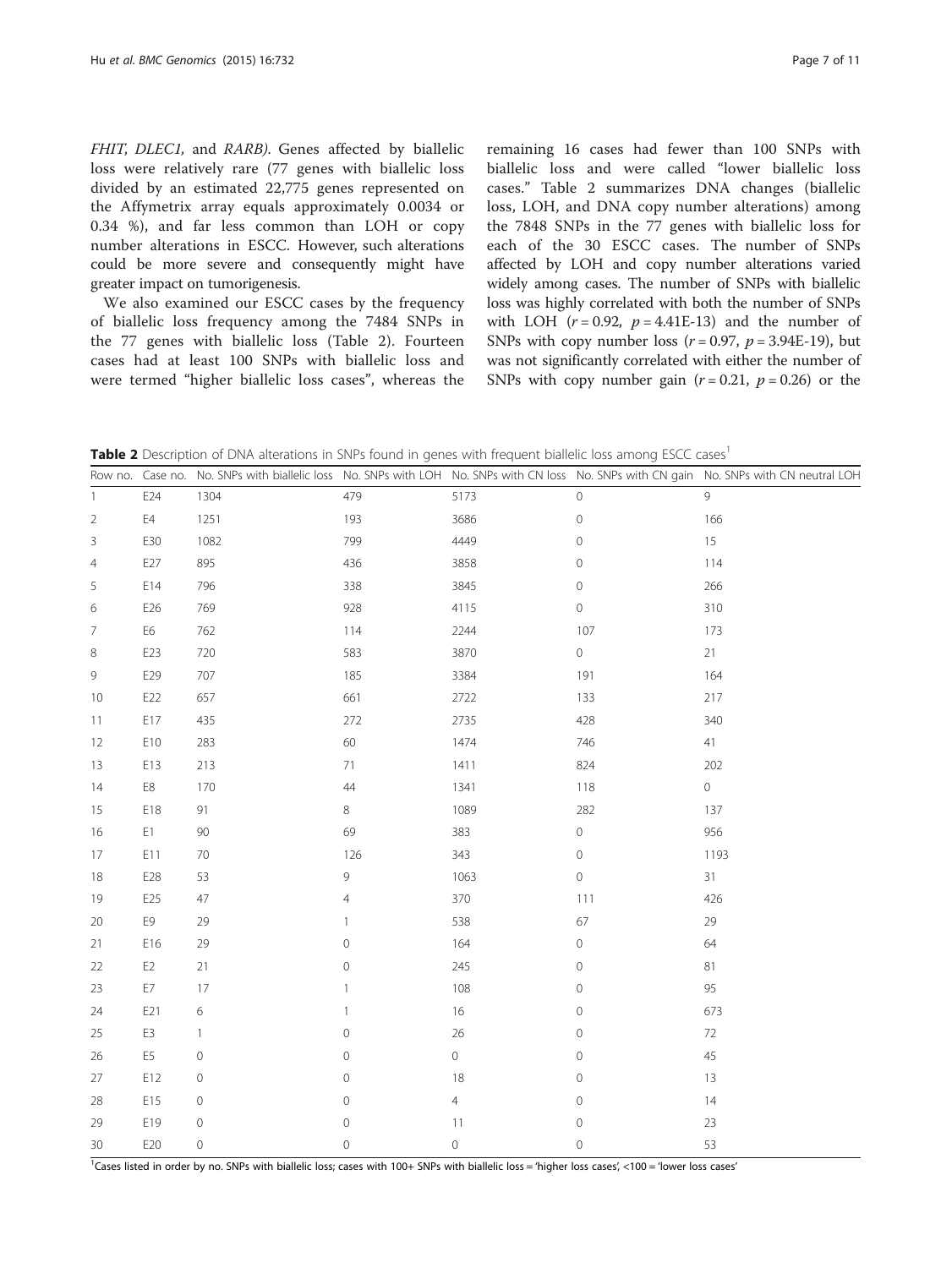number of SNPs with copy number neutral LOH  $(r = 0.18,$  $p = 0.34$ .

We also checked for microdeletions or biallelic loss regions on chromosomes (eg, 3p14) caused by continuous SNPs with biallelic loss, but were unable to identify any.

#### Biallelic loss and expression of mRNA and miRNA

Among the 77 genes with biallelic loss, 52 had probes represented on the Affymetrix Hu 133 array with signals in both tumor and normal tissues. We found that 41 of these 52 genes (79 %) had lower mRNA expression levels in cases with biallelic loss than cases with no biallelic loss (the 41 genes shown in the unshaded area on the left in Fig. 1), including eight genes in which mRNA expression was statistically significantly lower (Additional file [2](#page-9-0): Table S1). For example, the mean fold change in *MTAP* expression was 0.83 in cases with biallelic loss versus 1.11 in cases with no biallelic loss  $(P = 0.009)$ . Eleven genes had expression levels that were the same or higher in cases with biallelic loss than cases with no loss (the 11 genes in the shaded area on the right in Fig. 1). As an example, the median fold change for expression of ADAMTS9 was 1.35 in cases with biallelic loss compared to 1.0 in cases without biallelic loss (Additional file [2:](#page-9-0) Table S1). Although expression differences observed were modest, these results suggest that biallelic loss appeared to influence gene expression.

Expression of miRNAs by biallelic loss status is shown in Additional file [3](#page-9-0): Table S2. The ratio of miRNA expression in target genes with biallelic loss (versus without) was greater than one for 34 of 60 (57 %) miRNAs and less than one in 26 of 60 (43 %).

# miRNA expression and target gene expression in genes with frequent biallelic loss

There were a total of 664 miRNAs on the ABI Chips A & B in our analysis. Two hundred sixty-eight miRNAs were excluded from further analysis because of inadequate data (ie, signal was present only in tumor or only in normal, or signal was absent altogether because of tissue specificity), leaving 396 miRNAs that showed signals in both the tumor and the normal tissues in at least 10 % of the 30 ESCC cases (ie, at least three cases) for our analyses (Additional file [4](#page-9-0): Table S3 and Additional file [5:](#page-9-0) Table S4). We checked the conserved miRNA targets in the 3′ UTRs for the 52 genes with mRNA results using [http://](http://www.targetscan.org/) [www.targetscan.org/](http://www.targetscan.org/) and found 44 genes that could be targeted by one or more of the miRNAs present on the ABI miRNA array. After further filtering (ie, seven genes were not targeted by miRNAs on our array, and two genes had miRNA signals in less than three cases), we had data available to analyze the relation between the expression of 70 miRNAs (58 targeted just one gene and 12 targeted multiple genes) and 35 gene targets in our 30 ESCC cases (Additional file [6](#page-9-0): Table S5). We found a relatively wide range of miRNA expression levels among these gene targets (tumor:normal miRNA fold change median = 1.62, range 0.08 to 5.27; Additional file [7](#page-9-0): Table S6). Overall, in the 35 genes with biallelic loss that were evaluable, miRNA expression levels were more often elevated (fold change > 1.0) than mRNA expression levels (69 % versus 14 %, respectively). When miRNA and mRNA were examined together, expression levels of 41 (of 70) miRNAs were elevated (fold change > 1.0) while their target gene expression levels were reduced (fold change < 1.0). Examples of interesting miRNA-target gene

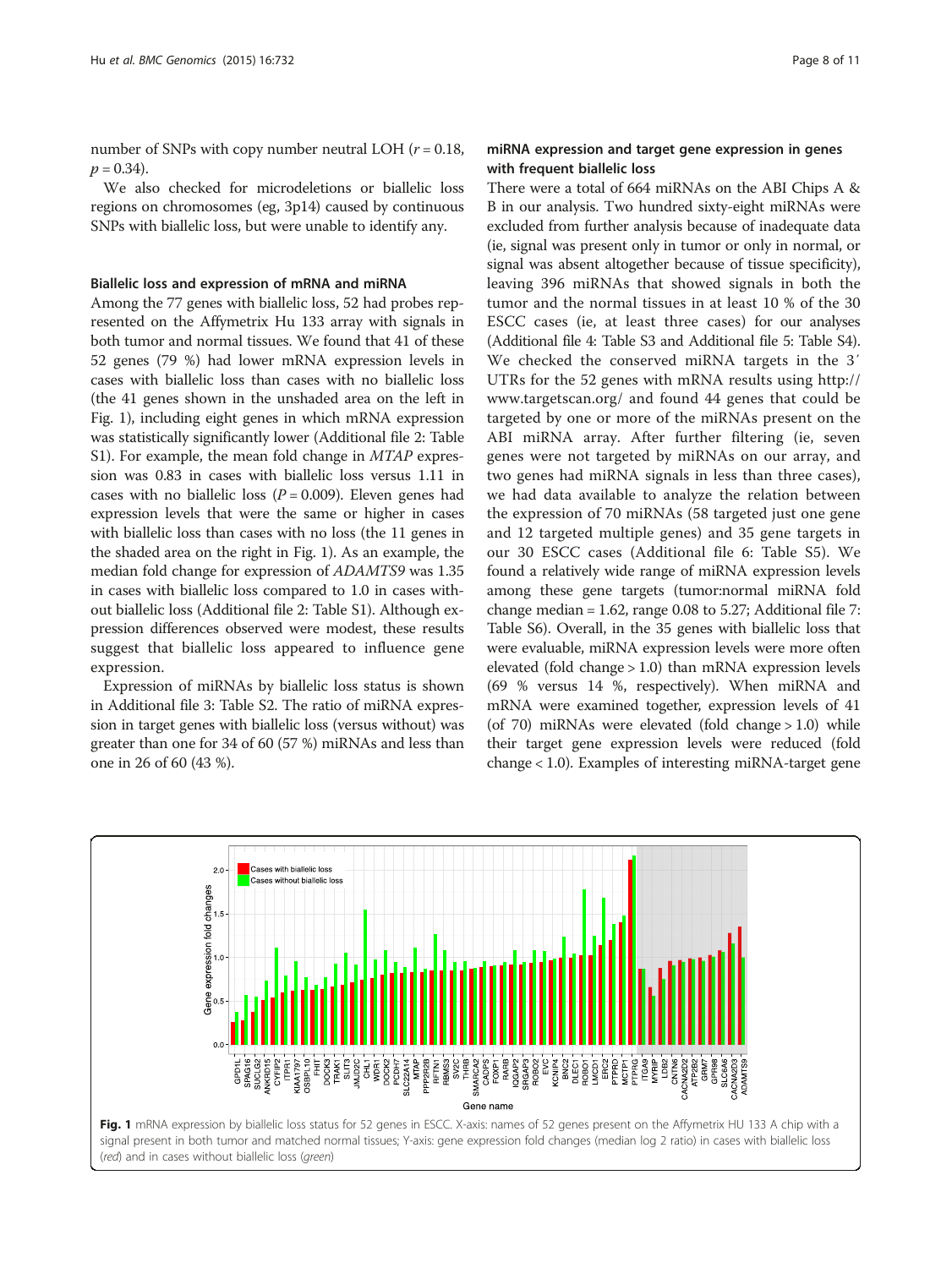pairs that showed this pattern were: expression of miR-205 was 3.11-fold and its target gene ADAMTS9 expression was 0.87-fold; miR-124 was 3.79-fold and its target gene SUCLG2 was 0.42-fold; and expression of miR-183 was 3.01-fold while its target FOXP1 was 0.76-fold. Conversely, 17 miRNAs showed reduced expression in both the miRNA and its target gene. An illustrative example of this relation is the 0.17-fold expression change for miR-133b0.85-fold in its target gene IQGAP expression. Taken together, our results indicate that miRNA expression levels varied widely. Increased miRNA most often was associated with reduced target gene expression, but reduced target gene expression was also frequently seen with reduced miRNA in ESCC.

# **Discussion**

In the present study, we took an integrative approach by evaluating genes in relation to biallelic loss and expression of both mRNA and miRNA in ESCC cases using profiling data generated from arrays. We made several observations from our evaluation of these data. First, biallelic loss was relatively uncommon, but when it occurred it was concentrated in four chromosome arms, namely, 3p, 9p, 5q, and 4p. Second, biallelic loss appeared to affect gene expression; nearly 80 % of genes in cases with biallelic loss showed reduced mRNA expression compared to those without loss. Third, although the relation was less clear than for mRNA, biallelic loss also appeared to affect miRNA expression. More informative future studies will need larger sample sizes so as to have more heterozygous SNPs for evaluation, and appropriate coverage of promoter regions, to confirm and expand our findings here regarding relations between SNPs with biallelic loss and expression of mRNA and miRNA.

Distributions of miRNA expressions were generally higher in cases with biallelic loss than in cases without loss. Of 60 miRNA-target gene pairs, 34 pairs (57 %) had higher miRNA expression with biallelic loss than without, while 26 pairs (43 %) had lower miRNA expression. Finally, the effect of biallelic loss on the relation between miRNA and mRNA expression was complex. Biallelic loss was most commonly associated with a pattern of elevated miRNA and reduced mRNA (43 %), but a pattern of both reduced miRNA and mRNA was also common (35 %).

In our study, 77 genes showed biallelic loss and half of these genes were located on chromosome 3p, our most common site of loss. The frequency of biallelic loss among the 42 genes on chromosome 3p ranged from 5 % to 64 % (Table [1](#page-4-0)). This region includes several tumor suppressor genes (eg, ROBO1, FOXP1, FHIT). Our previous studies also showed high frequency of LOH on chromosome 3p in ESCC [[5\]](#page-9-0). Taken together, biallelic loss, similar to LOH, appears to play a role in

the stability of chromosome 3p in ESCC. Although most SNPs that show biallelic loss and/or LOH are located in the non-coding regions of these genes, they may exert their effects via gene expression. For example, biallelic loss of CHL1 (3p26.3) affected six of 78 SNPs, and the expression level of CHL1 was reduced in cases with biallelic loss but elevated in cases without biallelic loss (Additional file [2:](#page-9-0) Table S1), while miRNA-10a and miRNA-10b expression levels, which both target CHL1, were higher in cases with biallelic loss than those without (Additional file [3:](#page-9-0) Table S2). Interestingly, a previous study showed that miR-10b may play a causal role in inducing metastatic behavior [\[22\]](#page-10-0). We note that expression levels for some genes did not show big differences by biallelic loss status, or even higher expression levels in cases with biallelic loss than those without. One potential explanation for this finding is epigenetic alterations such as DNA methylation changes.

Our results indicate that ESCC tumors may be divided into two groups: those with high and those with low levels of genome instability as assessed by the number of SNPs with biallelic loss (Table [2](#page-6-0)), suggesting that the genetic stability is variable, even among patients from a seemingly homogeneous population with extraordinarily high rates of esophageal cancer. Our results also show that both miRNA and mRNA levels varied widely despite the fact that the esophageal cancer patients studied here were similar in many important ways (eg, from the same geography, had the same tumor histology, and had similar clinical characteristics such as stage) [[5\]](#page-9-0), suggesting that ESCC is incredibly complex and that there is significant heterogeneity among ESCC patients. This is likely one reason why tumors that appear similar can progress and respond to therapy in dramatically different ways. New insights gained from better understanding of case/ tumor heterogeneity should be useful for predicting response to therapy [[23, 24](#page-10-0)].

Although several studies have evaluated biallelic loss/ homozygous deletion within specific genes in tumors (e.g., CDKN2A [\[25\]](#page-10-0)), including ESCC [[26](#page-10-0)], using techniques such as FISH, only a few prior reports have used genome-wide techniques such as SNP or comparative genomic hybridization (CGH) arrays to agnostically assess homozygous deletions in tumor cell lines or tissues. Cancers evaluated for biallelic loss with array technology include prostate (SNP array) [\[25, 27\]](#page-10-0), B-cell lymphomas (CGH array) [[28](#page-10-0)], and B-cell chronic lymphocytic leukemia (SNP array) [\[29](#page-10-0)]. Among the largest of these studies, Guichard et al. used CGH arrays and recently reported that 40 % of 125 hepatocellular carcinomas had homozygous deletions [\[30\]](#page-10-0). Twelve regions were recurrently altered, including most frequently loci at  $CDKN2A-CDKN2B$  (6.4 %),  $AXINI$  (3.2 %), and IRF2 (3.2 %). To the best of our best knowledge, our study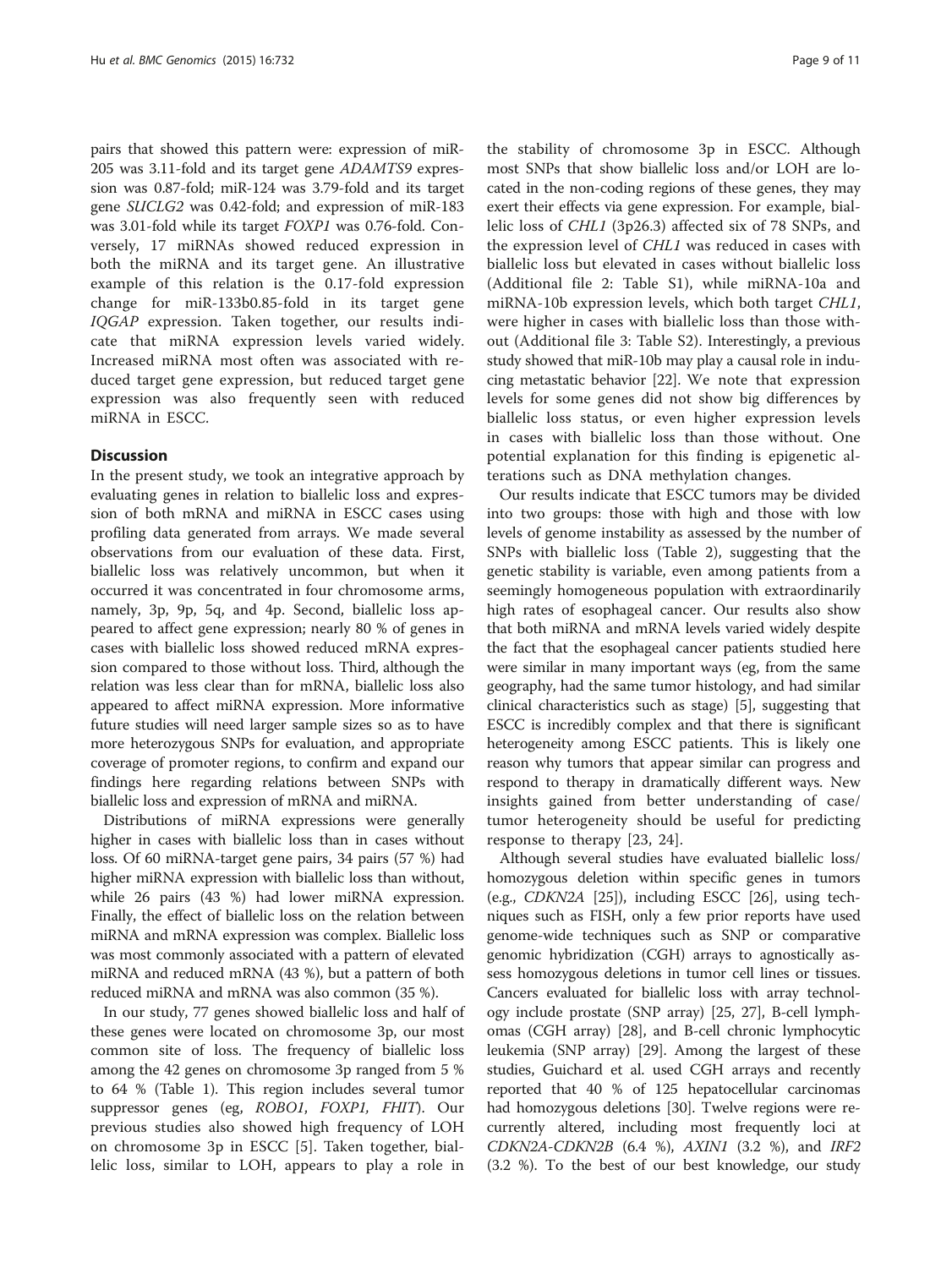<span id="page-9-0"></span>is the first report of biallelic loss identified in genes in ESCC cases using array technology.

We note that there are several limitations in the current study, most notably our small sample size. In addition, most of the SNPs identified with biallelic loss were in introns of genes, and our small sample size precluded detailed assessment of interactions among DNA, RNA, and miRNA. A major strength of this study is that all 30 ESCC cases reported were evaluated using the same array platforms and every case had both tumor and normal tissue DNA, RNA, and miRNA profiled using genomewide methods, so that our comparisons are comprehensive and carefully controlled paired comparisons within the same case.

# Conclusion

In conclusion, our results indicate that biallelic loss in ESCC is uncommon, but when it occurs it is localized to a few specific chromosomal regions and appears to influence mRNA expression of affected genes, leading to complex patterns of expression of miRNA and target genes in ESCC patients.

# Additional files

[Additional file 1: Figure S1.](http://www.biomedcentral.com/content/supplementary/s12864-015-1919-0-s1.ppt) Flow diagram of laboratory analyses. (PPT 106 kb)

[Additional file 2: Table S1.](http://www.biomedcentral.com/content/supplementary/s12864-015-1919-0-s2.xls) Average tumor:normal mRNA expression fold changes by biallelic loss status for 52 genes in ESCC cases. (XLS 29 kb)

**[Additional file 3: Table S2.](http://www.biomedcentral.com/content/supplementary/s12864-015-1919-0-s3.xlsx)** Expression of miRNAs ( $n = 60$ ) and targeted genes ( $n = 32$ ) in ESCC cases ( $n = 30$ ) by biallelic loss status. (XLSX 11 kb)

[Additional file 4: Table S3.](http://www.biomedcentral.com/content/supplementary/s12864-015-1919-0-s4.xls) Tumor:normal fold change for expression of 396 miRNAs in 30 ESCC cases. (XLS 283 kb)

[Additional file 5: Table S4.](http://www.biomedcentral.com/content/supplementary/s12864-015-1919-0-s5.xls) Number and frequency of dysregulated miRNAs in ESCC cases. (XLS 31 kb)

[Additional file 6: Table S5.](http://www.biomedcentral.com/content/supplementary/s12864-015-1919-0-s6.xls) Tumor:normal expression fold changes for miRNAs and 35 target gene mRNAs in 30 ESCC cases. (XLS 120 kb)

[Additional file 7: Table S6.](http://www.biomedcentral.com/content/supplementary/s12864-015-1919-0-s7.xls) miRNA and targeted gene tumor:normal expression fold changes (70 miRNAs, 35 genes, 30 ESCC cases). (XLS 30 kb)

#### Abbreviations

SNP: Single nucleotide polymorphism; ESCC: Esophageal squamous cell carcinoma; FC: Fold change.

#### Competing interests

The authors declare that they have no competing interests.

#### Authors' contributions

NH, AMG, TD, and PRT designed, conducted, and supervised the field and clinical studies; PRT obtained funding for the project; CW, HS, and LW performed the laboratory work; NH, RJC, HHY, CG, and MPL conducted the statistical analyses; YW, YX collected samples and interviewed patients; ZZT isolated DNA from blood; TZ constructed figures and tables; NH and ML drafted the manuscript; NH, RJC, AMG, PRT, and MPL conceptualized the data analyses and revised and edited the manuscript. All authors read and approved of the manuscript.

#### Acknowledgements

This research was supported by the Intramural Research Program of the NIH, the National Cancer Institute, the Division of Cancer Epidemiology and Genetics, and the Center for Cancer Research.

#### Author details

<sup>1</sup>Genetic Epidemiology Branch, DCEG, NCI, 9609 Medical Center Drive, Rm 6E444 MSC 9769, Bethesda, MD 20892-9769, USA. <sup>2</sup>High-dimension Data Analysis Group, Basic Research Laboratory, Center for Cancer Research, 9609 Medical Center Drive, Rm 1W586, Bethesda, MD 20892, USA. <sup>3</sup>Shanxi Cancer Hospital, Taiyuan, Shanxi 030013, People's Republic of China. <sup>4</sup>Laboratory of Translational Genomics, DCEG, NCI, Bethesda, MD 20892, USA. <sup>5</sup>Information Management Services, Inc., Silver Spring, Bethesda, MD 20904, USA.

#### Received: 2 February 2015 Accepted: 11 September 2015 Published online: 26 September 2015

#### References

- 1. Parkin DM, Bray F, Ferlay J, Pisani P. Global cancer statistics, 2002. CA Cancer J Clin. 2005;55:74–108.
- Yang L, Parkin DM, Ferlay J, Li L, Chen Y. Estimates of cancer incidence in China for 2000 and projections for 2005. Cancer Epidemiol Biomarkers Prev. 2005;14:243–50.
- 3. Jemal A, Siegel R, Xu J, Ward E. Cancer statistics, 2010. CA Cancer J Clin. 2010;60:277–300.
- 4. Nancarrow DJ, Handoko HY, Smithers BM, Gotley DC, Drew PA, Watson DI, et al. Genome-wide copy number analysis in esophageal adenocarcinoma using high-density single-nucleotide polymorphism arrays. Cancer Res. 2008;68:4163–72.
- 5. Hu N, Wang C, Ng D, Clifford R, Yang HH, Tang ZZ, et al. Genomic characterization of esophageal squamous cell carcinoma from a high-risk population in China. Cancer Res. 2009;69:5908–17.
- 6. Hu N, Clifford RJ, Yang HH, Wang C, Goldstein AM, Ding T, et al. Genome wide analysis of DNA copy number neutral loss of heterozygosity (CNNLOH) and its relation to gene expression in esophageal squamous cell carcinoma. BMC Genomics. 2010;11:576.
- 7. Hu N, Huang J, Emmert-Buck MR, Tang ZZ, Roth MJ, Wang C, et al. Frequent inactivation of the TP53 gene in esophageal squamous cell carcinoma from a high-risk population in China. Clin Cancer Res. 2001;7:883–91.
- 8. Hu N, Wang C, Su H, Li WJ, Emmert-Buck MR, Li G, et al. High frequency of CDKN2A alterations in esophageal squamous cell carcinoma from a highrisk Chinese population. Genes Chromosomes Cancer. 2004;39:205–16.
- 9. Hu N, Wang C, Han XY, He LJ, Tang ZZ, Giffen CA, et al. Evaluation of BRCA2 in the genetic susceptibility of familial esophageal cancer. Oncogene. 2004;23:852–8.
- 10. Su H, Hu N, Yang HH, Wang C, Takikita M, Wang QH, et al. Global gene expression profiling and validation in esophageal squamous cell carcinoma and its association with clinical phenotypes. Clin Cancer Res. 2011;17:2955–66.
- 11. Tamoto E, Tada M, Murakawa K, Takada M, Shindo G, Teramoto K, et al. Gene-expression profile changes correlated with tumor progression and lymph node metastasis in esophageal cancer. Clin Cancer Res. 2004;10:3629–38.
- 12. Ishibashi Y, Hanyu N, Nakada K, Suzuki Y, Yamamoto T, Yanaga K, et al. Profiling gene expression ratios of paired cancerous and normal tissue predicts relapse of esophageal squamous cell carcinoma. Cancer Res. 2003;63:5159–64.
- 13. Hu YC, Lam KY, Law S, Wong J, Srivastava G. Profiling of differentially expressed cancer-related genes in esophageal squamous cell carcinoma (ESCC) using human cancer cDNA arrays: overexpression of oncogene MET correlates with tumor differentiation in ESCC. Clin Cancer Res. 2001;7:3519–25.
- 14. Kan T, Shimada Y, Sato F, Maeda M, Kawabe A, Kaganoi J, et al. Gene expression profiling in human esophageal cancers using cDNA microarray. Biochem Biophys Res Commun. 2001;286:792–801.
- 15. Su H, Hu N, Shih J, Hu Y, Wang QH, Chuang EY, et al. Gene expression analysis of esophageal squamous cell carcinoma reveals consistent molecular profiles related to a family history of upper gastrointestinal cancer. Cancer Res. 2003;63:3872–6.
- 16. Esquela-Kerscher A, Slack FJ. Oncomirs microRNAs with a role in cancer. Nat Rev Cancer. 2006;6:259–69.